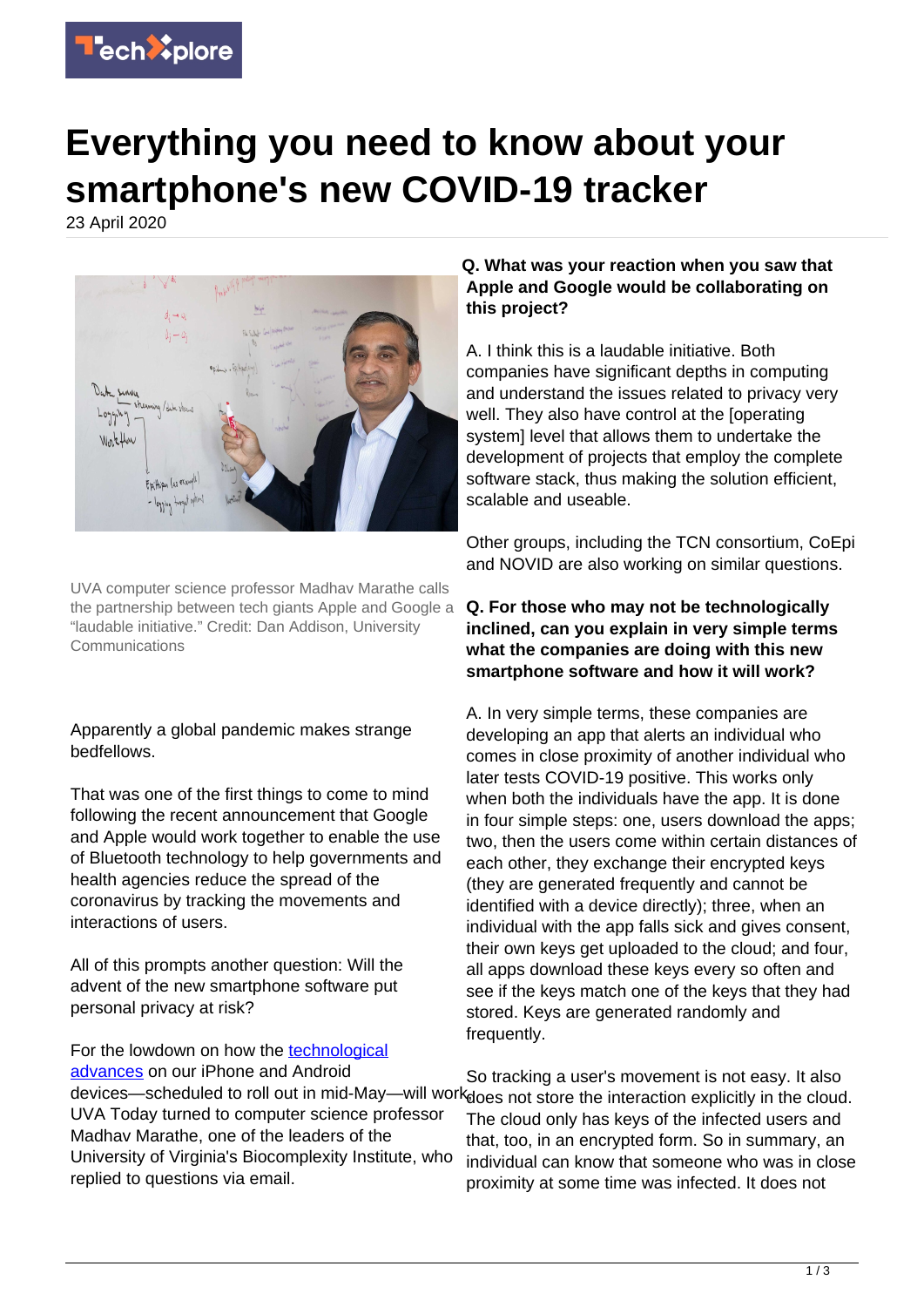

reveal who the person was, when the person might A. The usefulness of the app will depend on the have come in physical proximity and where this encounter might have happened. In this sense, it preserves three important elements of privacy: "who?," "when?" and "where?"

Of course, correlation attacks are still possible, using other cameras or other tracking technology to Second, individuals who have a confirmed correlate users with the keys generated. However, those attacks would be difficult to execute, especially on a large scale.

#### **Q. The companies say that "privacy, transparency, and consent are of utmost importance in this effort." In your opinion, should the public feel confident in this?**

A. Although experts have pointed to a few potential security flaws, I believe they are not as serious. The primary concern is locational information, and the experts point to correlational attacks to identify users at certain locations. But as other articles have during this crisis? Anything you'd like to see pointed out, while this is certainly possible, there are other ways to track a user and that this can only be done for a user that tests COVID-19 positive.

This does not mean that the proposed solution is 100% privacy-preserving. It, however, does mean that it is unlikely that one can do this at a large enough scale due to proximity constraint and the fact that only keys pertaining to people who were proximal for long enough period can potentially be identified in this way. (See this Wired article for additional discussion.)

#### **Q. From purely a technological standpoint, what** information about health care resources and **do you think of this idea?**

A. I believe this is a good idea to explore. Making an app completely secure is quite unlikely; I believe this app strives to strike a good balance between public health needs and personal privacy. Furthermore, once the COVID-19 pandemic recedes, one can easily disable the app.

#### **Q. Do you think the software will be helpful in combatting COVID-19? Aside from possible privacy infringements, are there any other dangers?**

participation by the public (they need to download the app). This implies that a large section of the society might be completely missed either due to technological challenges or due to concerns related to [personal privacy.](https://techxplore.com/tags/personal+privacy/)

COVID-19 case have to agree to upload their keys to the cloud. They may or may not choose to do this.

Finally, individuals who receive the information, may or may not act on the information.

In spite of these limitations, such an app can potentially be useful; its efficacy can only be tested after it is deployed.

## **Q. Are there any other ways—or better ways—Apple and Google could be helping them try and do?**

A. There are number of other ways Google and Apple can help during crisis. One is providing mobility related data; both companies have already taken important steps in this direction. (See Apple's reports and Google's.)

Second, they can provide computing services, which again Google has begun providing; see the COVID-19 High Performance Computing Consortium. Finally, the companies can develop innovative products as they pertain to providing information accessible from Google Search trends.

### **Q. Anything else you'd like to add?**

A. Contact tracing is an important tool in the fight against COVID-19. Apps such as the ones Google and Apple are developing is a step in the right direction.

Importantly, as a society, we need to have a serious debate that is about balancing privacy and public health during a crisis like this. Laws need to be enacted now so that [people in] future pandemics can benefit, rather than waiting for an